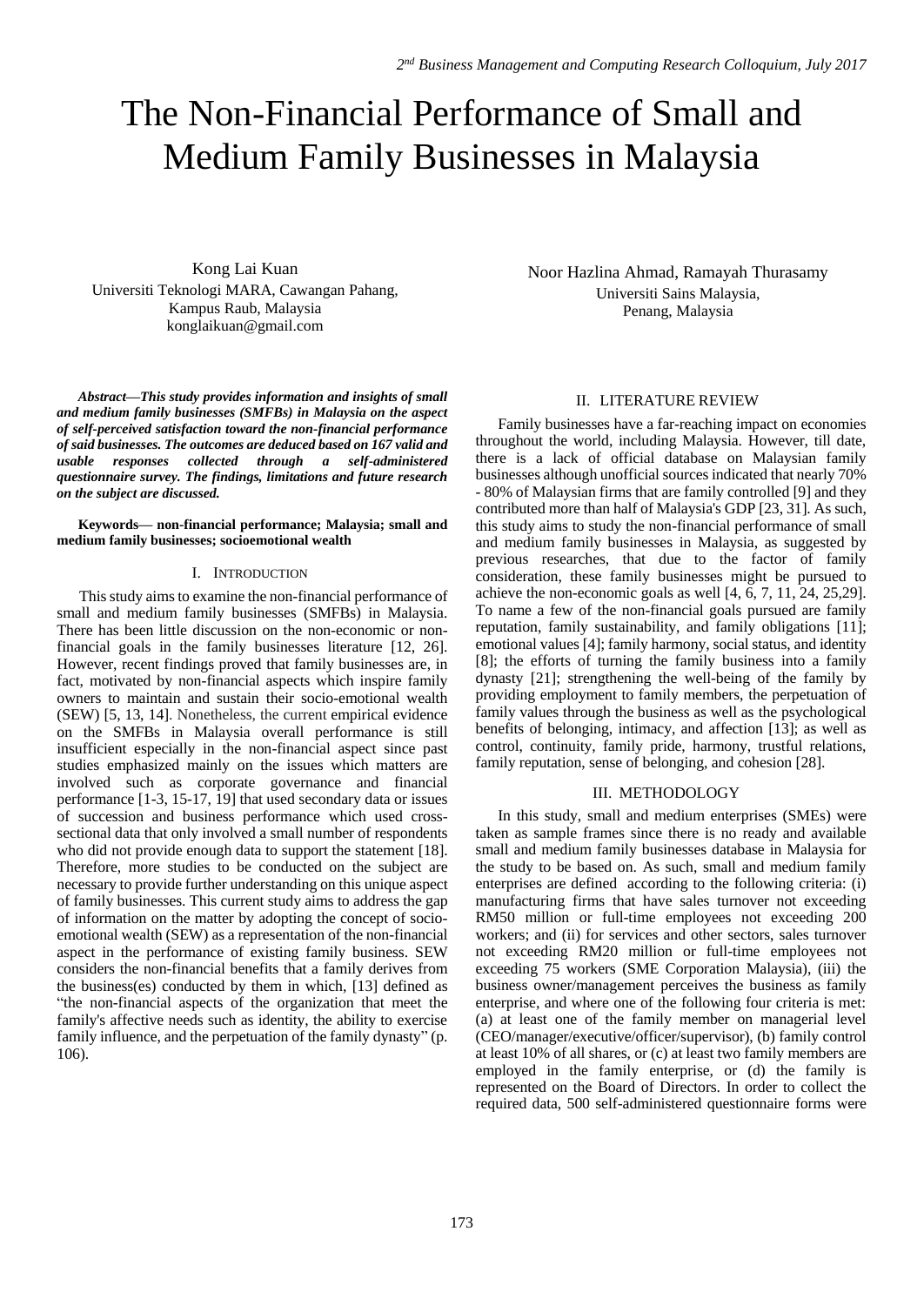distributed in 2014 and yielded about 220 responses. After screening and analysing the questionnaire answers based on the included criteria, about 167 valid and usable responses were obtained. To analyse the data, the Partial Least Squares (PLS) - SmartPLS 2.0 software was utilised.

To measure the non-financial performance of the SMFBs, a questionnaire consisting of nine items was prepared. The questionnaire was adapted from [11]. It represents the internal or intrinsic benefits of operating a family business to the family and related to the importance of family preservation in the business. The coefficient alpha value for this questionnaire is .857. In relation to that, the respondents were asked to indicate their satisfaction to the non-financial performance of their family business by circling the number of their choice within the scale 1-5 (1 = not at all satisfied;  $5 =$  extremely satisfied). Items included in the questionnaire are the: (1) 'Sentimental value of the firm to the family', (2) 'Maintaining the unity of the family', (3) 'Preservation of family dynasty in the business', (4) 'Fulfilment of family obligations through the operation of the business', (5) 'Contributing to the well-being of the family through the operation of the business', (6) 'Maintaining control of the firm within the family', (7) 'Happiness of family members involved in the business', (8) 'Maintaining our family values through the operation of our business', and (9) 'Maintaining our family principles through the operation of our business'.

#### IV. RESULTS

#### *A. Respondents' profile*

The majority of the respondents are male (60.5%); married (80.8%); college /diploma graduate (41.3%); business owner (61.1%) and own by either multifamily (31.1%) or married couple (25.7%), or one owner (25.7%) with very minority business ownership by sibling /cousin/ other. The findings suggested that the SMFBs respondents were generally satisfied with them of non-financial performances as the mean value is 3.934 out of a possible 5.0 with the highest reported score of 5.00 and has a standard deviation of .70.

#### V. FINDINGS AND DISCUSSION

The research findings suggested that SMFBs are satisfied with their non-financial performance, which is consistent with previous on Malaysian family businesses that showed the importance attributed to family in Malaysian's culture such as giving emphasis on family relationship [27], and aiming of 'dynasting', controlling, or managing the family business [20, 21]. In conclusion, the findings are also consistent with the views of other researchers that the performances of family businesses are most likely to overlap both family and business dimensions [22], and to support this, '…family businesses cannot survive without financial success. At the same time, financial success is not the only goal of most family businesses'[30].

This study adds to the body of knowledge by providing empirical evidence on the non-financial performance of SMFBs in Malaysia by adopting the concept of socioemotional wealth. Reference [10] argued that although majority of business studies use financial performance as the main success indicator of businesses and the financial bottom-line that is necessary for

sustaining viability, non-financial performance is seen to measure the success of firms and businesses with more insight to the owner's commitment or passion toward his/her firm. This argument is relevant in the family business context since nonfinancial success is always seen as one of the goals that they aimed to achieve.

One of the limitations of the study is that the sample is drawn from the owner-manager or the managerial level employees in small and medium family businesses, thus, future researches are seen to be able to examine the perception of different groups of employees (e.g. managerial v.s. non-managerial, employees among family members v.s. non-family employees) if they have different opinions on the non-financial performance aspect of family businesses.

#### REFERENCES

- [1] Amran, N. A., & Ahmad, A. C. (2009a). Corporate governance and performance: Case of family and non-family companies in Malaysia. *Journal of Modern Accounting and Auditing*, *6*(2), 1.
- [2] Amran, N. A. & Ahmad, A. C. (2009b). Family business, board dynamics and firm value: Evidence from Malaysia. *Journal of Financial Reporting and Accounting*, *7*(1), 53-74.
- [3] Amran, N. A. (2011). Corporate governance mechanisms and company performance: Evidence from Malaysian companies. *International Review of Business Research Papers, 7*(6), 101-114.
- [4] Astrachan, J. H., & Jaskiewicz, P. (2008). Emotional returns and emotional costs in privately held family businesses: Advancing traditional business valuation. *Family Business Review*, *21*, 139-149.
- [5] Berrone, P., Cruz, C., & Gomez-Mejia, L. R. (2014). Family-controlled firms and stakeholder management: A socioemotional wealth preservation perspective. *The SAGE Handbook of Family Business*, 179- 195.
- [6] Chrisman, J. J., Chua, J. H., & Litz, R. (2004). Comparing the agency cost of family and non-family firms. *Entrepreneurship Theory and Practice*, *28*, 225-254.
- [7] Chrisman, J. J., Chua, J. H., & Sharma, P. (2005). Trends and directions in the development of a strategic management theory of the family firm. *Entrepreneurship Theory and Practice*, *29*(5), 555-576.
- [8] Chrisman, J. J., Chua, J. H., Pearson, A. W., & Barnett, T. (2012). Family involvement, family influence, and family-centered non-economic goals in small firms. *Entrepreneurship Theory and Practice*, *36*(2), 267-293.
- Claessens, S., Djankov, S., & Lang, L. H. (2000). The separation of ownership and control in East Asian corporations. *Journal of Financial Economics*, *58*(1), 81-112.
- [10] Danes, S. M (2014). The future of family business research through the family scientist's lens. *The SAGE Handbook of Family Business*, 611-619.
- [11] Debicki, B. J. (2012). Socioemotional wealth and family firm internationalization: The moderating effect of environmental munificence. A Dissertation, Mississippi State University, Mississippi.
- [12] Debicki, B. J., Matherne, C. F., Kellermanns, F. W., & Chrisman, J. J. (2009). Family business research in the new millennium: An overview of the who, the where, the what, and the why. *Family Business Review*, *22*(2), 151-166.
- [13] Gomez-Mejia, L. R., Haynes, K. T., Nunez-Nickel, M., Jacobson, K. J., & Moyano-Fuentes, J. (2007). Socioemotional wealth and business risks in family-controlled firms: Evidence from Spanish olive oil mills. *Administrative Science Quarterly*, *52*, 106-137.
- [14] Gomez-Mejia, L. R., Cruz, C., Berrone, P., & De Castro, J. (2011). The bind that ties: Socioemotional wealth preservation in family firms. *The Academy of Management Annals*, *5*(1), 653-707.
- [15] Ibrahim, H., & Samad, M. F. A. (2010). Corporate governance and agency costs: Evidence from public listed family firms in Malaysia. *Proceeding of International Conference on Business and Economic Research*, 15-16 March, 2010.